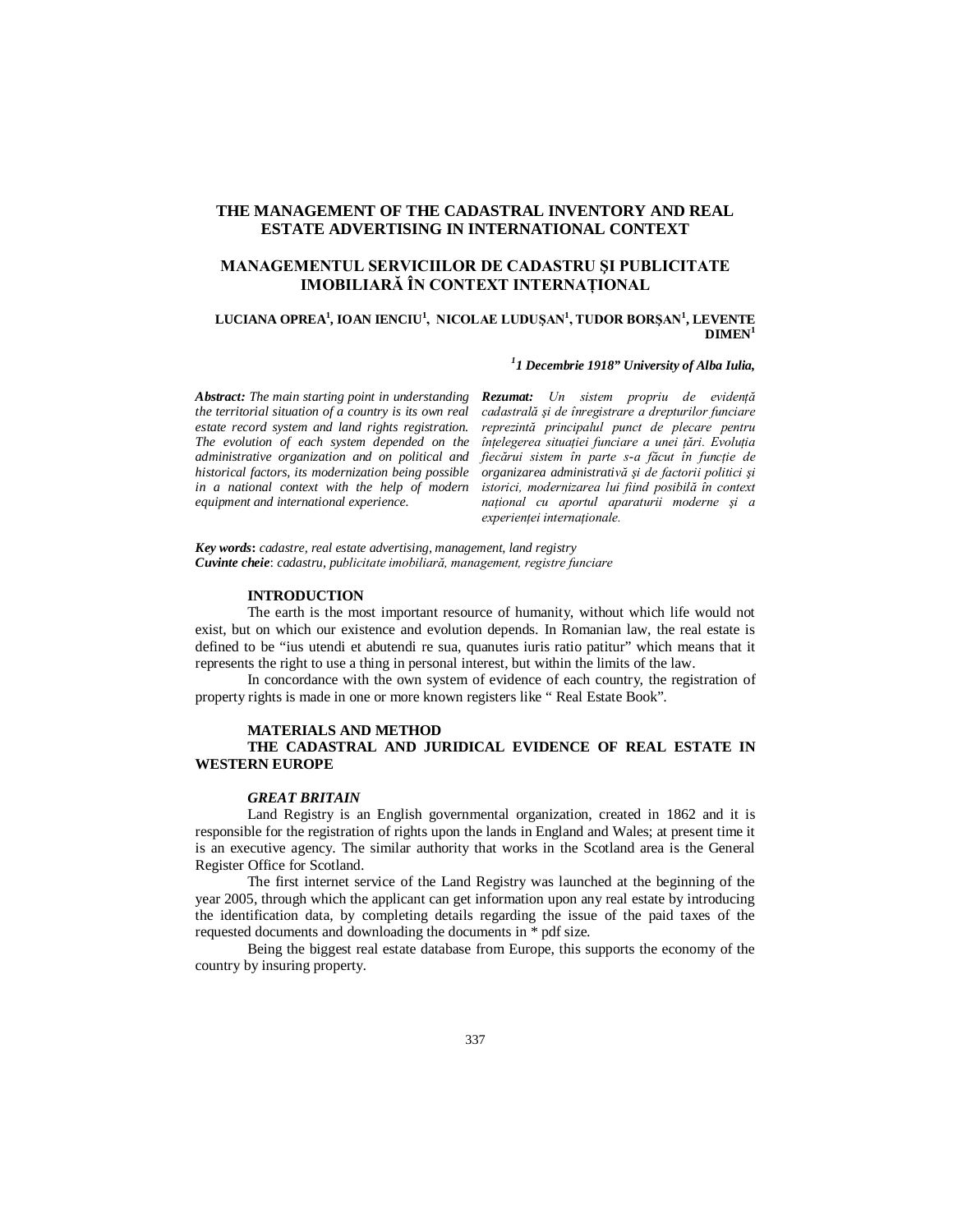

Figure1. Internet service of Land Registry

# **THE CADASTRAL AND JURIDICAL EVIDENCE OF REAL ESTATE IN NORTHERN EUROPE**

### *SWEDEN*

The national authority of the real estate property owns at present a great number of documents and plans necessary to the cadastral operations, maps and other documents; this archive owns documents since the 1600s.

Starting with 1999, the implementation of the digital archive system started, named Arken, and which has at the basic original scanned documents in order to be kept in archives without being submitted every day to the consultation of the public (KACK, B.O.; SUNDSTROM, L., 2006).

At present it works to create a connection between the digital system (Arken) and the maintenances operators of the system, in order to facilitate the maintenances of the created databases, and updating the digital signatures.



Figure2. The structure of digital system Arken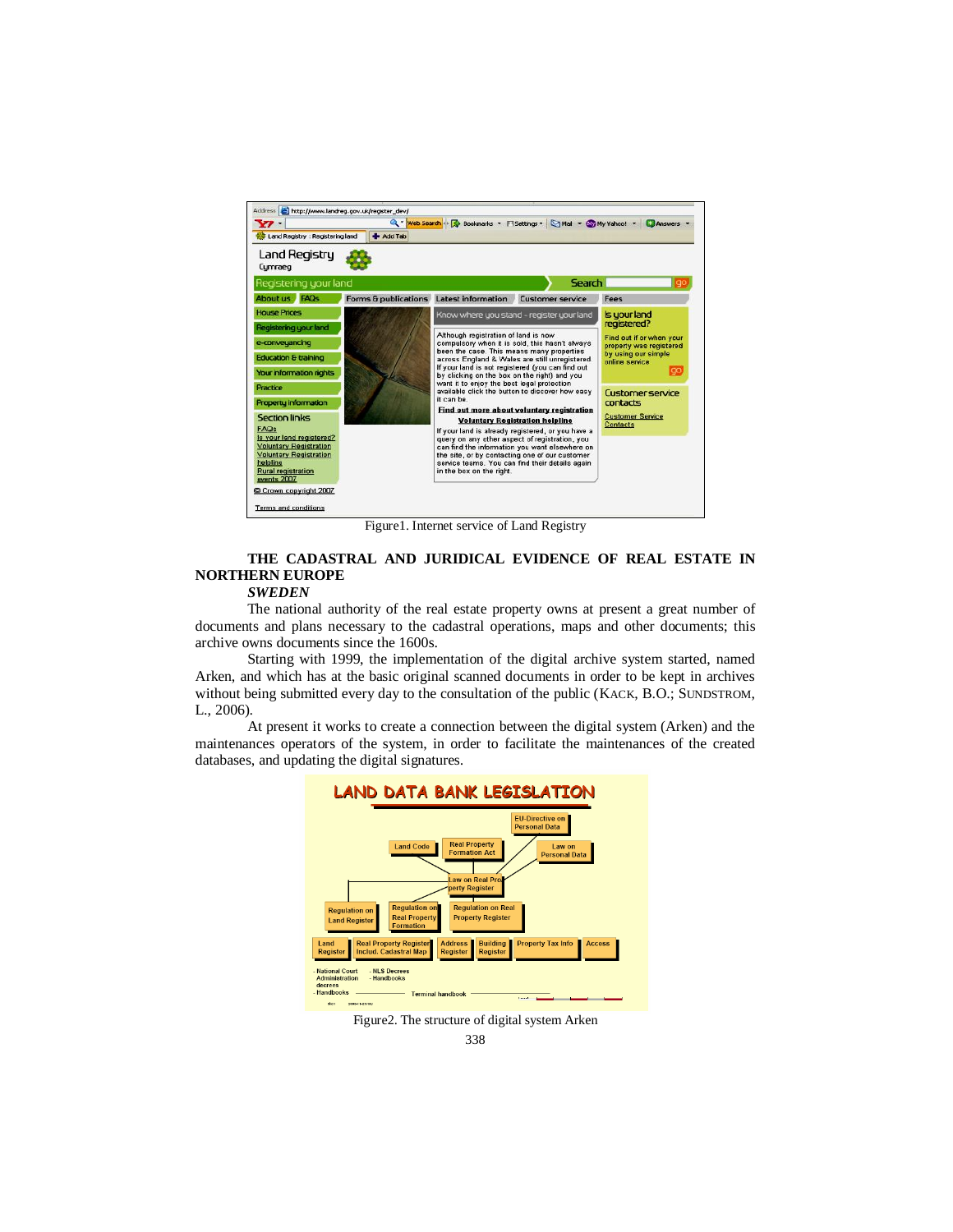### **THE CADASTRAL AND JURIDICAL EVIDENCE OF REAL ESTATE IN THE SOUTH OF EUROPE**

At present time, Italian cadastre is divided in two parts namely The Land Cadastre and the Constructions Cadastre; two computer science systems are introduced: PREGEO for The Land Cadastre and DOCFA for the Constructions Cadastre which are in a continue development.

# *SPAIN*

The Spanish Cadastre represents an administrative registry with fiscal source made like a database that can be accessed not only by the public administration but by the citizens too, and as a method of establishment it is based on the French cadastre.

Made as an inventory of estate properties, this contains technical, economical and juridical information of real estate. The Virtual Office of Cadastre (Oficina Virtual del catastro) started to work in the month of May 2003, being updated with new functions.

This information is offered in a free way and they have a universal nature, the access to the dates is archive on the bases of login and authentification of the user with a digital certificate.

| <b>SECRETARÍA DE ESTADO</b><br>Oficina Virtual del Catastro<br>DE HACIENDA Y PRESURUESTOS<br><b>INISTERIO</b><br>DE ECONOMIA<br>DIRECCIÓN GENERAL DEL CATASTRO<br>端 - Web Catastro - Normativa - Serv, Electrónicos - Estadísticas - Contactar<br>Ayuda - Registro usuarios - Registro PIC |                                                                                                                                                                                      |
|--------------------------------------------------------------------------------------------------------------------------------------------------------------------------------------------------------------------------------------------------------------------------------------------|--------------------------------------------------------------------------------------------------------------------------------------------------------------------------------------|
|                                                                                                                                                                                                                                                                                            |                                                                                                                                                                                      |
| Cartografía y datos catastrales<br>Acceso a datos catastrales no protegidos<br>Aceptar                                                                                                                                                                                                     | Usuario registrado: Requiere registro previo<br>Validación de usuario registrado:<br>Acceso mediante:                                                                                |
| Comprobación de certificados catastrales<br>Código de validación del certificado:<br>Aceptar                                                                                                                                                                                               | $\odot$ Usuario:<br>Contraseña:<br>- Nueva contraseña o usuario caducado.<br>- Guía de primer acceso al sistema.                                                                     |
| Ubicación de los Puntos de Información Catastral<br><b>BUSQUEDA DE REFERENCIA CATASTRAL</b>                                                                                                                                                                                                | ◯ Certificado Digital<br>Aceptar<br><b>Titular catastral:</b> Requiere certificado X.509<br>Acceso mediante Certificado digital<br>Aceptar                                           |
| E IMPRESIÓN DE ETIQUETAS<br>Noticias y novedades<br>Servicios web del<br><b>WEBSERVICES</b><br>FR MAP SERVI<br>Catastro.<br>Datos protegidos.<br>Servicios libres:<br>Callejero catastral,<br>conversor de<br>coordenadas.                                                                 | DNI electrónico:<br>La OVC publica la<br>Puede acceder a la<br>cartografía catastral<br>OVC haciendo uso<br>digital utilizando el<br>estándar Web Map<br>del DNIe.<br>Service (WMS). |

Figure3. Spanish Cadastre – internet service

# **THE JURIDICAL AND CADASTRAL EVIDENCE OF THE REAL ESTATES IN EAST EUROPE**

# *ROMANIA*

Nowadays, Romania has at the same time the real estate system of the transcription and inscription registries extended in Muntenia, Moldavia and Oltenia and the system of publicity of the real estate in Transylvania and in northern of Moldavia. The actual system of data evidence represents a series of deficiencies which determines delays in solving the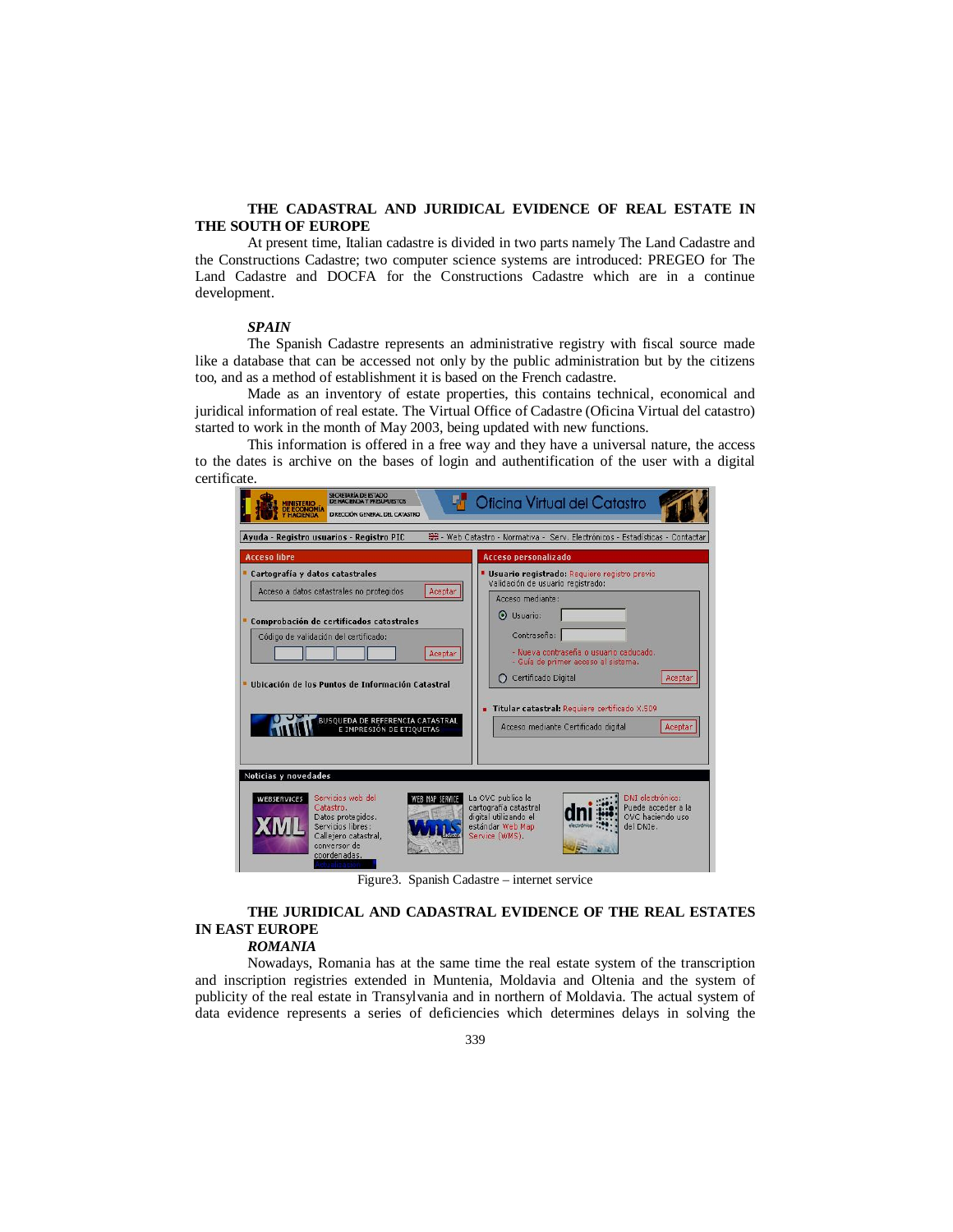problems, dysfunctions in the relation between the citizens and the management, all these represents a waste of human and material efforts.

At present, an IT system that regards the Land Register does not exist; there are debates to create it from the beginning, but in concordance with the actual system of evidence of Land Register based only on a maintenance of analog support and the establish of the solution for the improving process of evidence of the Land Registers, will be made in correlation with the technical increase at a world level and assuming the present state affairs in the country (OPREA, L., 2008).

#### *CROATIA*

In Croatia, the Real Estate Register and Cadastre are the competence of two different institutions (Cadastre is in the competence of the municipal office of cadastre and The Real Estate Registry is made at the Land Registry Offices of the Municipal Courts) because it does not exist a concordance between the two competence The Land Registry does not reflect the situation on the field. The main purpose is the unification of the two in one Real Estate Database (BLAŽEVIĆ, M., 2006).

The objectives of the real estate databases which will result from the modernization of the real estate evidence will conclude the rapidity in recording, renewing the cadastral and the correction of the real estate recording where is needed, in order to assure the correctness of the information, improving the relations with the clients and the services that are offered and the insurance of a new professional support to the institutions which have the main activity in real estate, and the right over the lands.



Figure4. The real estate databases

### **THE CADASTRAL AND JURIDICAL EVIDENCE OF THE REAL ESTATE IN THE CENTRAL EUROPE**

### *SWITZERLAND*

Juridical cadastre founded in 1912 set up the fact that it was not possible to own any piece of land without registering it at the real estate register, this fact requiring a parcel plan with the delimitations of the parcel.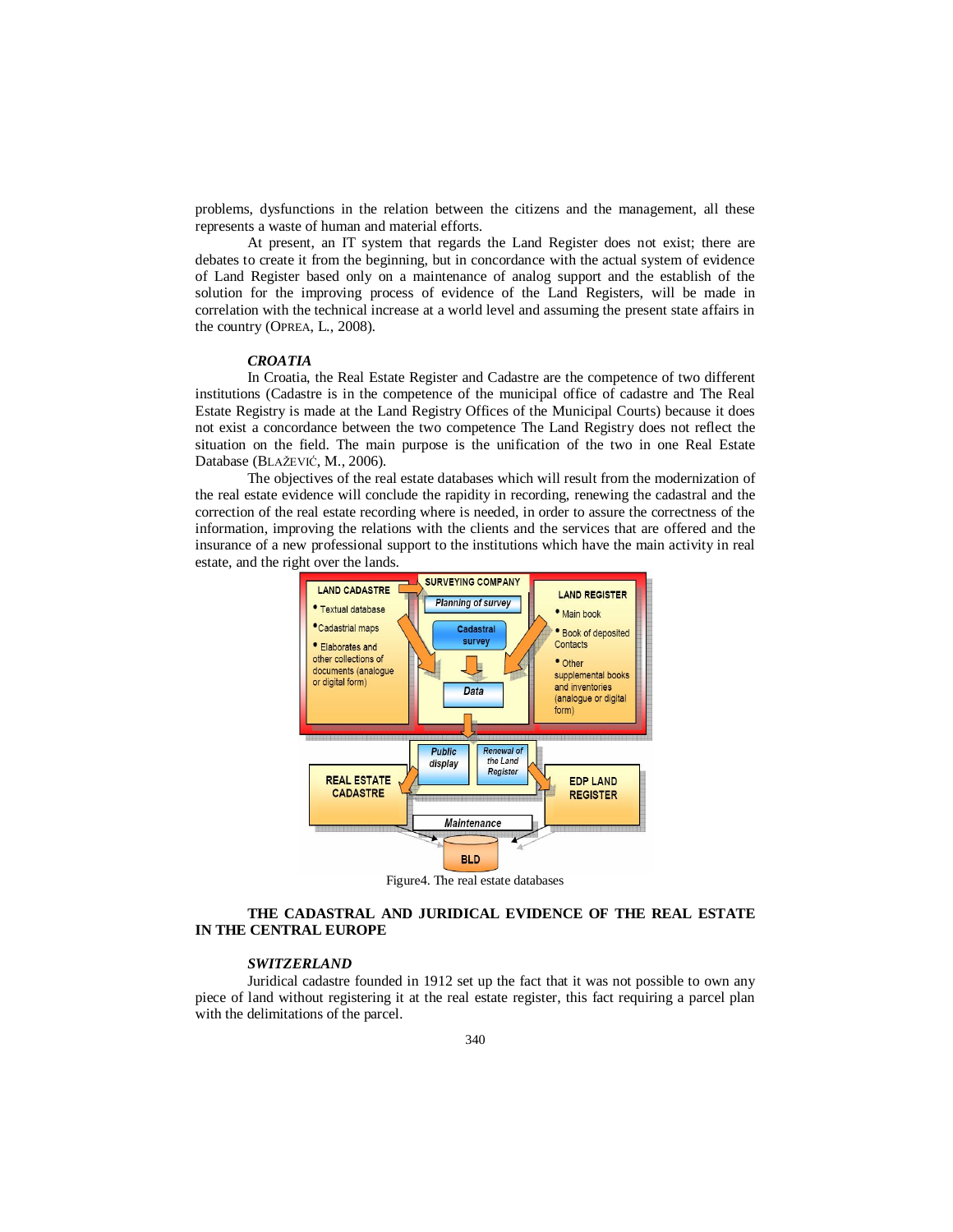For a long time, the property right was considered to be natural and it was not mentioned in the constitution, but in 1969 it was added through a referendum, an article regarding the property insurance (MISEREZ, J. P., 2006).

This system proved its quality and can pretend that the information regarding the estate is relevant and covers the whole country.

In order to compensate the lack of information by offering a real image of the restriction that will be imposed the plan is to create a public cadastre of restriction rights on the land that will allow public information of the citizens upon this restrictions (the principle of publicity) and will offer the access to ambiguous information during this project (the principle of trust).



Figure 5. The cadastre of private property - Switzerland

### **RESULTS AND DISCUSSION**

Passing through the development of cadastre on the European territory we can observe that all the cadastre have the basis of the Milanese cadastre. This was taken and improved by the Austrian Domination through the establishment of land register which have the basis of cadastre for the individual and description of estate.

The Austrian Cadastre and Land Register as type of cadastre organization were also used by countries like the Czech Republic, Slovakia, Hungary, Romania, England etc. in account of developing the own system of cadastral and juridical evidences of estates.

Generalizing, we can say that on the whole territory of Europe registers of cadastral evidence were set up through the registration of:

- technical data of estate referring to the configuration, measure etc;
- economic data which serve to establish taxes;
- juridical data referring to the owners, documents of transaction, mortgage, loads etc.